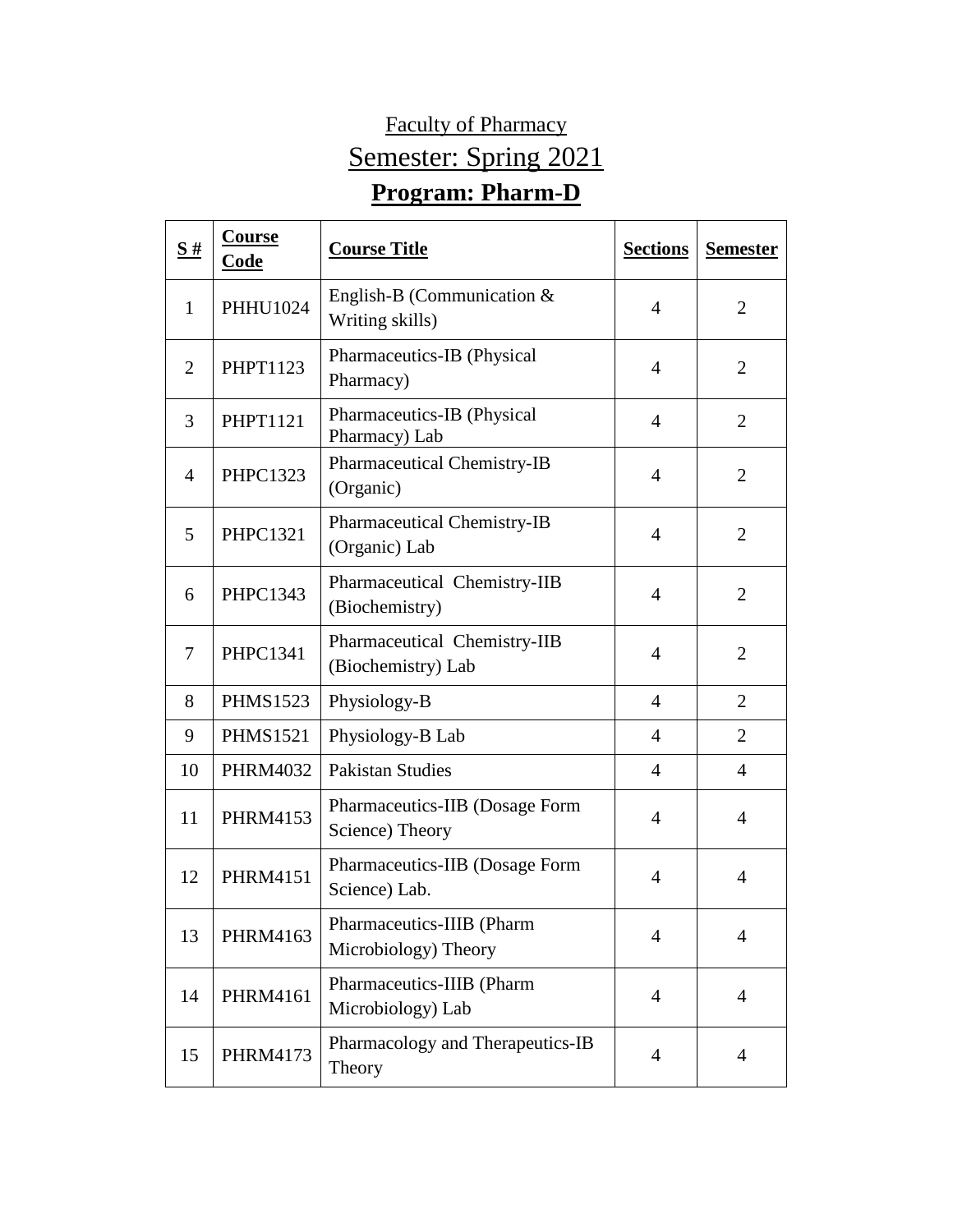| 16 | <b>PHRM4171</b> | Pharmacology and Therapeutics-IB<br>Lab                                               | $\overline{4}$ | 4              |
|----|-----------------|---------------------------------------------------------------------------------------|----------------|----------------|
| 17 | <b>PHRM4183</b> | Pharmacognosy-IB (Basic) Theory                                                       | $\overline{4}$ | $\overline{4}$ |
| 18 | <b>PHRM4181</b> | Pharmacognosy-IB (Basic) Lab.                                                         | 4              | $\overline{4}$ |
| 19 | <b>PHRM4193</b> | Pharmacy Practice-IB (Bio Stat)                                                       | $\overline{4}$ | $\overline{4}$ |
| 20 | <b>PHRM5153</b> | Pharmacy Practice-IIB (Community,<br>Social & Administrative Pharmacy)<br>(Theory)    | 3              | 6              |
| 21 | <b>PHRM5163</b> | Pharmaceutical Chemistry-IIIB<br>(Pharm Analysis) Theory                              | 3              | 6              |
| 22 | <b>PHRM5161</b> | <b>Pharmaceutical Chemistry-IIIB</b><br>(Pharm Analysis) Lab                          | 3              | 6              |
| 23 | <b>PHRM5173</b> | Pharmacology and Therapeutics-IIA<br>Theory                                           | 3              | 6              |
| 24 | <b>PHRM5171</b> | Pharmacology and Therapeutics-IIA<br>Lab                                              | 3              | 6              |
| 25 | <b>PHRM5183</b> | Pharmacognosy-IIB (Advanced)<br>Theory                                                | 3              | 6              |
| 26 | <b>PHRM5181</b> | Pharmacognosy-IIB (Advanced) Lab                                                      | 3              | 6              |
| 27 | <b>PHRM5193</b> | <b>Pharmacy Practice-III</b><br>(Computer and its Applications in<br>Pharmacy) Theory | 3              | 6              |
| 28 | <b>PHRM5191</b> | Pharmacy Practice-III<br>(Computer and its Applications in<br>Pharmacy) Lab           | 3              | 6              |
| 29 | PHRM6153        | Pharmacy Practice-IVB (Hospital<br>Pharmacy) Theory                                   | 3              | 8              |
| 30 | PHRM6163        | Pharmacy Practice-VB (Clinical<br>Pharmacy) Theory                                    | 3              | 8              |
| 31 | PHRM6161        | Pharmacy Practice-VB (Clinical<br>Pharm) Lab                                          | 3              | 8              |